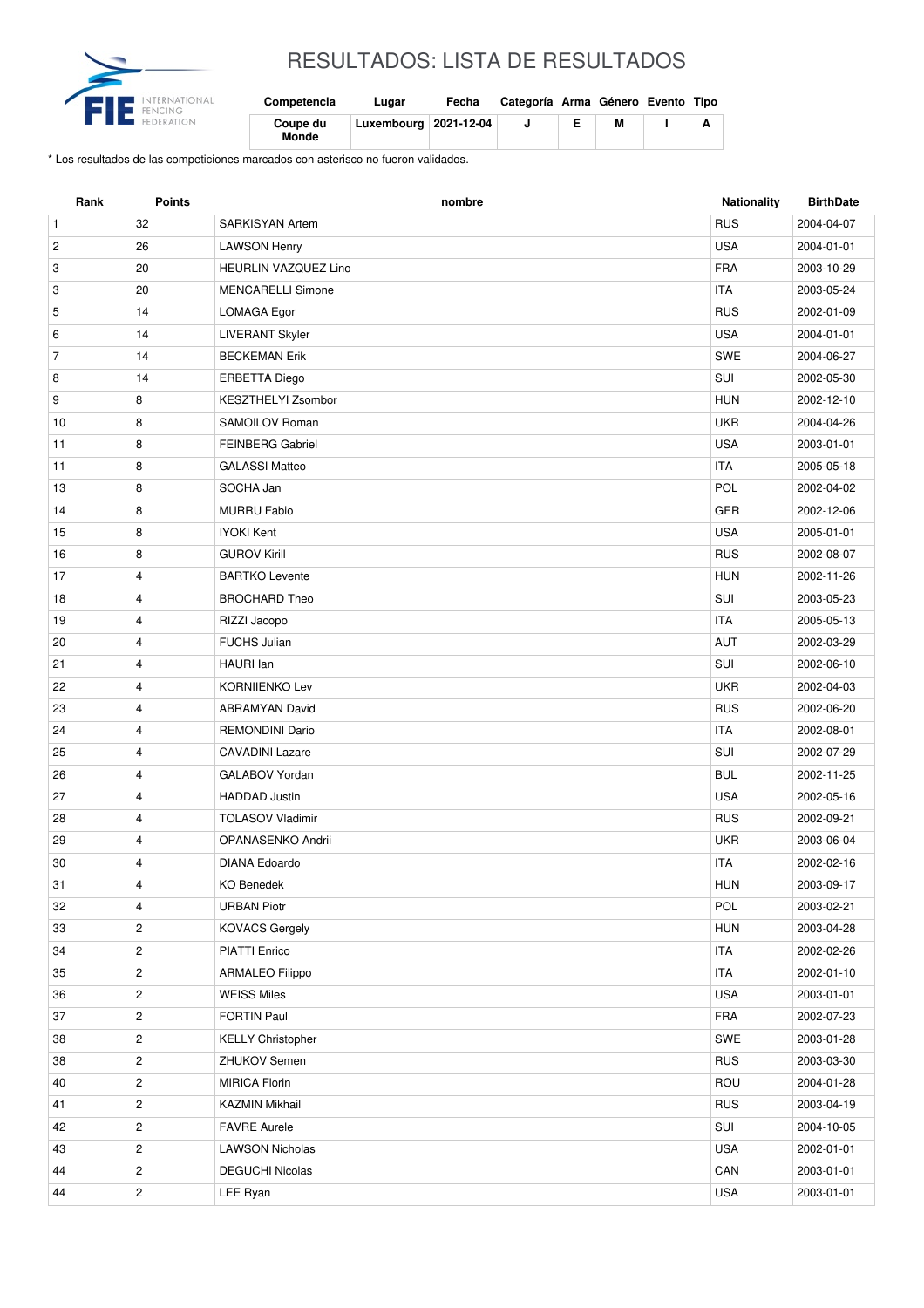| Rank | <b>Points</b>         | nombre                        | <b>Nationality</b> | <b>BirthDate</b> |
|------|-----------------------|-------------------------------|--------------------|------------------|
| 46   | $\overline{c}$        | <b>KUHTA Marko</b>            | <b>FIN</b>         | 2003-04-04       |
| 47   | $\overline{2}$        | <b>SCHEUNER Joel</b>          | SUI                | 2002-12-25       |
| 48   | $\overline{2}$        | PORTMANN Nicolas              | SUI                | 2004-12-04       |
| 49   | $\mathbf{2}$          | <b>TOBIAS Erik</b>            | <b>EST</b>         | 2004-10-28       |
| 50   | $\overline{2}$        | <b>PELLE Domonkos</b>         | <b>HUN</b>         | 2005-05-21       |
| 51   | $\overline{2}$        | <b>DZIURA Stanislaw</b>       | POL                | 2004-09-23       |
| 52   | $\overline{2}$        | <b>IVAKIMOV Vasil</b>         | <b>BUL</b>         | 2004-01-01       |
| 52   | $\overline{2}$        | <b>RIEDE Stefan</b>           | AUT                | 2004-04-11       |
| 54   | $\overline{2}$        | <b>GORNELLI Ianis</b>         | <b>FRA</b>         | 2003-12-13       |
| 54   | $\overline{2}$        | SOBOLEV Aleksandr             | <b>RUS</b>         | 2003-01-04       |
| 56   | $\mathbf{2}$          | <b>NAGEL Keanu</b>            | <b>GER</b>         | 2003-02-02       |
| 57   | $\overline{2}$        | <b>ONISHCHUK Kirill</b>       | <b>RUS</b>         | 2003-04-24       |
| 58   | $\overline{2}$        | <b>FARKAS Peter</b>           | <b>HUN</b>         | 2003-11-19       |
| 59   | $\overline{2}$        | FUHRIMANN Jonathan            | SUI                | 2002-03-15       |
| 60   | $\overline{2}$        | <b>MCKERR Isaac</b>           | <b>GBR</b>         | 2002-05-08       |
| 61   | $\overline{2}$        | <b>MAURY Julien</b>           | <b>FRA</b>         | 2002-05-12       |
| 62   | $\overline{2}$        | <b>CSABAI Mate</b>            | <b>HUN</b>         | 2003-07-17       |
| 63   | $\overline{c}$        | <b>SCHENKENGEL Benedict</b>   | GER                | 2004-10-02       |
| 64   | $\mathbf{2}^{\prime}$ | <b>SALM Markus</b>            | <b>EST</b>         | 2004-04-26       |
| 65   | 1                     | HAMILTON-MEIKE Jonathan       | <b>HUN</b>         | 2002-09-04       |
| 66   | $\mathbf{1}$          | <b>KOSHMAN Nikita</b>         | <b>UKR</b>         | 2002-06-22       |
| 67   | $\mathbf{1}$          | <b>DOLGONOS Mark</b>          | <b>USA</b>         | 2003-01-01       |
| 67   | $\mathbf{1}$          | <b>WALMSLEY Joseph</b>        | <b>GBR</b>         | 2003-10-20       |
| 69   | $\mathbf{1}$          | ZAFFT Maximo                  | <b>USA</b>         | 2003-01-01       |
| 70   | $\mathbf{1}$          | <b>DIANE Alban</b>            | <b>FRA</b>         | 2002-11-23       |
| 71   | $\mathbf{1}$          | <b>KUTTI David</b>            | SWE                | 2003-12-06       |
| 72   | $\mathbf{1}$          | <b>TAFENAU Kasper</b>         | <b>EST</b>         | 2003-05-14       |
| 73   | $\mathbf{1}$          | ROUSSEAU Pierrick             | <b>FRA</b>         | 2002-03-23       |
| 73   | $\mathbf{1}$          | <b>TRIUNFO Andrea</b>         | <b>ITA</b>         | 2004-09-20       |
| 75   | $\mathbf{1}$          | <b>WHELAN Thomas</b>          | <b>USA</b>         | 2004-01-01       |
| 76   | $\mathbf{1}$          | <b>BROBAKKEN Marcus Vokes</b> | <b>NOR</b>         | 2002-03-05       |
| 77   | $\mathbf{1}$          | POURMAND Nima                 | SWE                | 2004-06-29       |
| 78   | $\mathbf{1}$          | <b>CALIPA Aurelio</b>         | GBR                | 2002-06-28       |
| 79   | $\mathbf{1}$          | <b>OSMAN-TOUSON Maruan</b>    | <b>HUN</b>         | 2002-03-13       |
| 80   | $\mathbf{1}$          | <b>SEVERINI Filippo</b>       | <b>ITA</b>         | 2002-06-13       |
| 81   | $\mathbf{1}$          | <b>BERRY Tobias</b>           | GBR                | 2003-11-08       |
| 82   | $\mathbf{1}$          | <b>DJUROVIC Milos</b>         | SRB                | 2004-06-25       |
| 83   | $\mathbf{1}$          | <b>KARLSEN Henning</b>        | <b>NOR</b>         | 2003-12-14       |
| 84   | $\mathbf{1}$          | <b>GRUNDER Pascal</b>         | SUI                | 2002-03-30       |
| 85   | $\mathbf{1}$          | <b>BELLIERE Arthur</b>        | <b>FRA</b>         | 2004-11-19       |
| 85   | $\mathbf{1}$          | VELYCHKO Bohdan               | <b>UKR</b>         | 2003-07-18       |
| 85   | $\mathbf{1}$          | <b>VINEIS Sven</b>            | SUI                | 2003-12-19       |
| 88   | $\mathbf{1}$          | <b>STAHL Gosta</b>            | SWE                | 2004-07-06       |
| 89   | $\mathbf{1}$          | <b>CAIKOVSKIS Glebs</b>       | LAT                | 2003-09-17       |
| 90   | $\mathbf{1}$          | PALLUD Matthieu               | <b>FRA</b>         | 2006-09-26       |
| 91   | $\mathbf{1}$          | <b>BONELLI Tommaso</b>        | <b>ITA</b>         | 2004-02-17       |
| 92   | $\mathbf{1}$          | <b>COUFAL Frantisek</b>       | CZE                | 2003-02-10       |
| 93   | $\mathbf{1}$          | <b>MOROTTI Leonardo</b>       | <b>ITA</b>         | 2004-10-18       |
| 94   | $\mathbf{1}$          | <b>KATONA Bence</b>           | <b>HUN</b>         | 2002-06-05       |
| 95   | 1                     | <b>WALACH Wiktor</b>          | POL                | 2003-09-13       |
|      |                       |                               |                    |                  |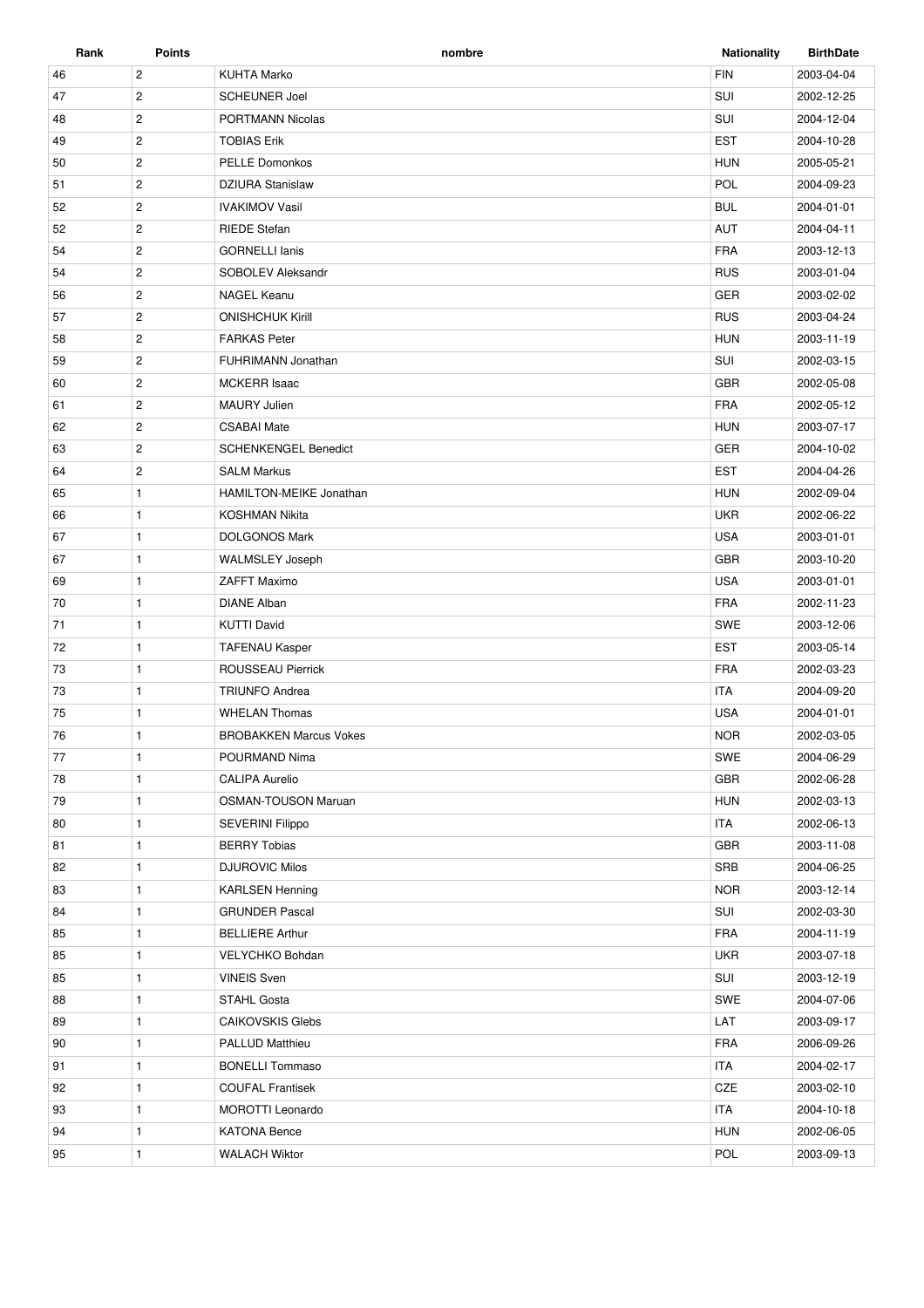| Rank | <b>Points</b> | nombre                             | <b>Nationality</b> | <b>BirthDate</b> |
|------|---------------|------------------------------------|--------------------|------------------|
| 96   | $\mathbf{1}$  | <b>MUMENTHALER Colin</b>           | SUI                | 2004-11-14       |
| 97   | 0,5           | ARCHAMBEAUD Bastien                | <b>FRA</b>         | 2004-10-13       |
| 98   | 0,5           | <b>GARCIA MIGUEL Daniel</b>        | <b>ESP</b>         | 2002-08-09       |
| 99   | 0,5           | CIESLIK Jakub                      | POL                | 2002-03-12       |
| 100  | 0,5           | <b>URSINI Andrea</b>               | <b>ITA</b>         | 2003-01-11       |
| 101  | 0,5           | <b>TOMAN Jan</b>                   | CZE                | 2002-08-16       |
| 102  | 0,5           | ROUBAILO Niels                     | <b>NED</b>         | 2003-11-04       |
| 103  | 0,5           | RANTANEN Joona                     | <b>FIN</b>         | 2003-07-12       |
| 104  | 0,5           | <b>JANJIC Gregor</b>               | <b>AUT</b>         | 2003-05-28       |
| 104  | 0,5           | <b>KUNDETOV Mukhazh</b>            | <b>RUS</b>         | 2004-02-02       |
| 106  | 0,5           | <b>KUZMA Andrii</b>                | <b>UKR</b>         | 2003-09-10       |
| 107  | 0,5           | VAN ROOIJ Kevin                    | <b>NED</b>         | 2002-07-16       |
| 108  | 0,5           | SUICO Zachary Emanuel              | PHI                | 2003-01-01       |
| 109  | 0,5           | <b>WARREMAN Daan</b>               | <b>NED</b>         | 2004-08-07       |
| 110  | 0,5           | <b>MATOUSEK David</b>              | CZE                | 2004-09-01       |
| 111  | 0,5           | <b>BUSKO Robert</b>                | POL                | 2002-04-07       |
| 112  | 0,5           | <b>TREBIS Michael</b>              | <b>GER</b>         | 2003-12-09       |
| 113  | 0,5           | PIEPER Jesse                       | <b>NED</b>         | 2004-06-03       |
| 114  | 0,5           | FERNANDEZ CALLEJA Alvaro           | <b>ESP</b>         | 2004-03-15       |
| 115  | 0,5           | <b>HORVATH Adam</b>                | <b>HUN</b>         | 2005-04-14       |
| 116  | 0,5           | RADOSZ Mikolaj                     | POL                | 2002-12-02       |
| 117  | 0,5           | <b>JEAL James</b>                  | <b>GBR</b>         | 2002-05-16       |
| 118  | 0,5           | SOCHA Antoni                       | POL                | 2004-11-12       |
| 119  | 0,5           | KIIROJA Jaron                      | <b>EST</b>         | 2002-06-06       |
| 120  | 0,5           | <b>FAST Cedrik Henry</b>           | <b>GER</b>         | 2002-02-10       |
| 121  | 0,5           | SCHWITZER Benjamin                 | <b>GER</b>         | 2003-03-11       |
| 121  | 0,5           | <b>WICHT Matteo</b>                | SUI                | 2002-02-06       |
| 123  | 0,5           | <b>VANDENHAUTE Lars</b>            | <b>BEL</b>         | 2004-11-24       |
| 124  | 0,5           | MYKYTENKO Dmytro                   | <b>UKR</b>         | 2002-10-31       |
| 125  | 0,5           | <b>DOBSON Philip</b>               | <b>GBR</b>         | 2002-08-28       |
| 125  | 0,5           | <b>TAIWO-WILLIAMS Louis</b>        | <b>GBR</b>         | 2004-06-08       |
| 127  | 0,5           | <b>LAASIK Oliver</b>               | <b>EST</b>         | 2005-02-24       |
| 128  | 0,5           | FOULSHAM Jacob                     | GBR                | 2002-07-04       |
| 129  | 0,25          | <b>VASICEK Martin</b>              | CZE                | 2002-09-21       |
| 130  | 0,25          | <b>KLAUS Robert</b>                | CZE                | 2003-03-03       |
| 131  | 0,25          | <b>MARCZAK Wojciech</b>            | POL                | 2005-10-15       |
| 132  | 0,25          | <b>PLANTE Thibault</b>             | FRA                | 2002-10-16       |
| 133  | 0,25          | <b>HANSENNE Arian</b>              | <b>BEL</b>         | 2004-07-26       |
| 134  | 0,25          | <b>URBAN Pawel</b>                 | POL                | 2003-02-21       |
| 135  | 0,25          | <b>KIRCHNER Tim</b>                | <b>GER</b>         | 2003-03-12       |
| 136  | 0,25          | <b>ZHARIKOV Georgii</b>            | <b>RUS</b>         | 2002-12-03       |
| 137  | 0,25          | LOMHOLT Sebastian                  | <b>DEN</b>         | 2002-05-14       |
| 138  | 0,25          | <b>KEPPEL Alec</b>                 | <b>NED</b>         | 2002-01-20       |
| 139  | 0,25          | <b>CHRISTENSEN Valdemar Ditlev</b> | <b>DEN</b>         | 2003-12-14       |
| 140  | 0,25          | PAKULA Jan                         | POL                | 2002-01-22       |
| 141  | 0,25          | <b>MATTHIEU Corentin</b>           | <b>FRA</b>         | 2003-03-07       |
| 142  | 0,25          | PEREZ WEBER Juan                   | <b>ESP</b>         | 2006-01-10       |
| 143  | 0,25          | EIKANGER Olav                      | <b>NOR</b>         | 2003-08-01       |
| 144  | 0,25          | SOERUM Inge                        | <b>NOR</b>         | 2004-12-17       |
|      |               |                                    |                    |                  |
| 145  | 0,25          | <b>LEHTINEN Kasper</b>             | <b>FIN</b>         | 2003-07-26       |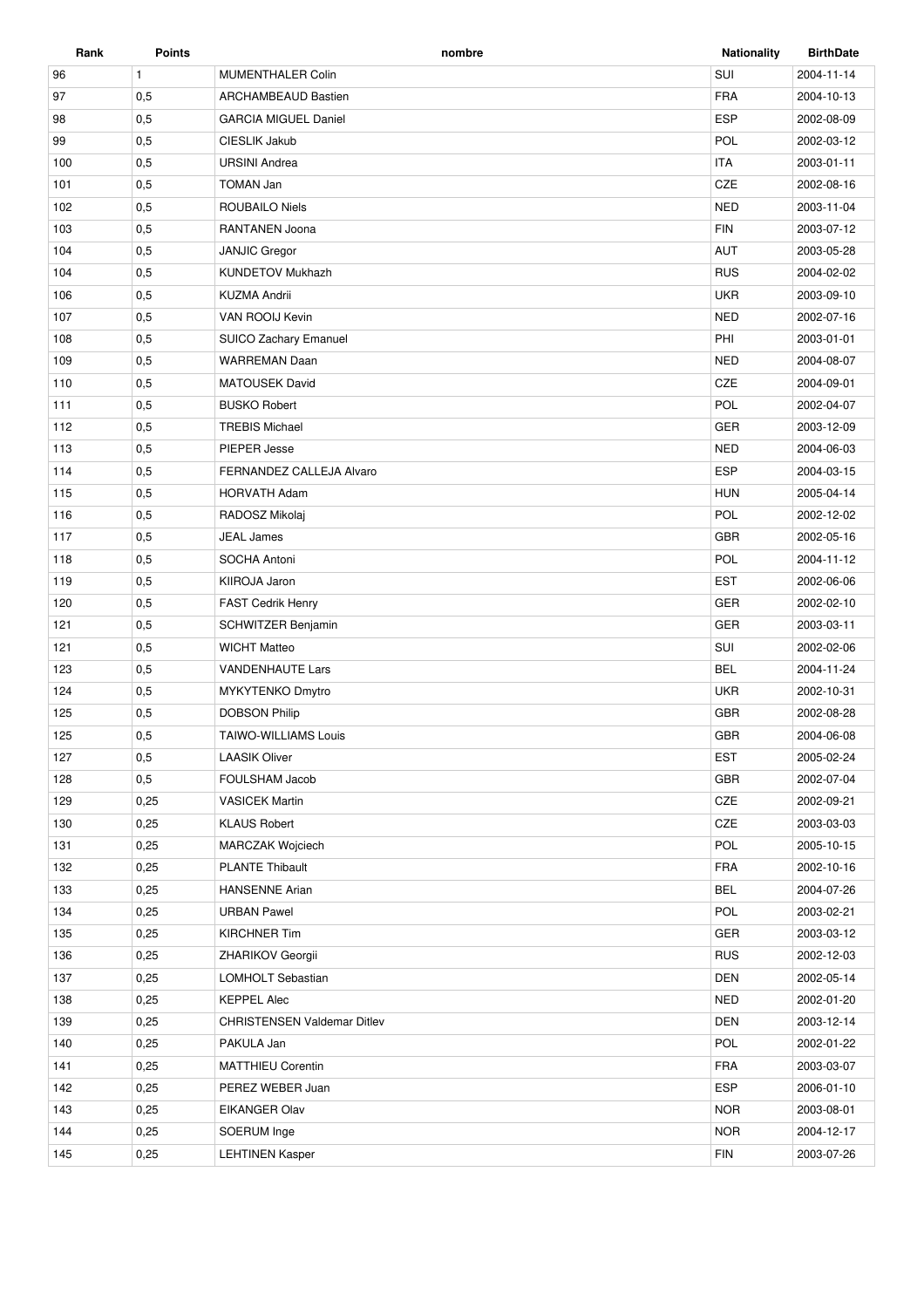| Rank | <b>Points</b> | nombre                          | <b>Nationality</b> | <b>BirthDate</b> |
|------|---------------|---------------------------------|--------------------|------------------|
| 146  | 0,25          | <b>HOFF Erik</b>                | <b>NOR</b>         | 2004-06-07       |
| 147  | 0,25          | <b>LOEMAN Leandro</b>           | <b>BEL</b>         | 2005-01-21       |
| 147  | 0,25          | <b>UDOVICHENKO Aleksey</b>      | <b>RUS</b>         | 2003-04-07       |
| 149  | 0,25          | <b>BREKER Henri</b>             | <b>GER</b>         | 2003-07-11       |
| 150  | 0,25          | HOAREAU-BERKANI Raphael Jacques | <b>ALG</b>         | 2002-06-29       |
| 151  | 0             | <b>KOLDITZ lan-Etienne</b>      | GER                | 2004-01-31       |
| 152  | 0             | STOFENMACHER STISIN Lior        | <b>ESP</b>         | 2004-02-16       |
| 153  | $\mathbf 0$   | FAGERSTEDT Jakob                | SWE                | 2004-10-09       |
| 153  | 0             | <b>KELPE Bendix</b>             | GER                | 2003-01-07       |
| 155  | 0             | STIRBER Sebastian               | CZE                | 2004-08-12       |
| 156  | 0             | <b>WALLE Henrik</b>             | <b>NOR</b>         | 2004-08-06       |
| 157  | $\mathbf 0$   | JEDRZEJCZYK Radoslaw            | POL                | 2002-08-04       |
| 158  | $\mathbf 0$   | <b>GREEN Jem</b>                | <b>GBR</b>         | 2004-11-18       |
| 159  | 0             | JOVANOVIC Jovan                 | <b>SRB</b>         | 2004-01-01       |
| 160  | 0             | <b>MARINUKS Ervins</b>          | LAT                | 2004-12-23       |
| 161  | 0             | PCHELINTSEV Ivan                | <b>LUX</b>         | 2003-01-16       |
| 162  | 0             | <b>PLOMTEUX Antoine</b>         | <b>BEL</b>         | 2003-08-09       |
| 163  | 0             | <b>NOVAK Martin</b>             | <b>CZE</b>         | 2004-05-04       |
| 164  | 0             | <b>KYKKANEN Robert</b>          | <b>FIN</b>         | 2003-02-16       |
| 165  | 0             | PAHKALA Pyry                    | <b>FIN</b>         | 2002-04-22       |
| 166  | 0             | <b>REIJNAERS Finian</b>         | <b>BEL</b>         | 2003-06-17       |
| 167  | 0             | <b>JUANES Guillermo</b>         | <b>ESP</b>         | 2004-02-11       |
| 168  | $\mathbf 0$   | <b>GULIYEV Barat</b>            | AZE                | 2002-04-30       |
| 169  | $\mathbf 0$   | <b>KAUKER Dominik</b>           | <b>HUN</b>         | 2002-02-05       |
| 170  | 0             | <b>FRANK Kilian</b>             | CZE                | 2003-03-14       |
| 171  | $\mathbf 0$   | <b>STEINER Piero</b>            | <b>GBR</b>         | 2003-11-04       |
| 172  | 0             | <b>KUSHNERIK Ethan</b>          | <b>USA</b>         | 2003-01-01       |
| 173  | 0             | <b>WIBERG Carl</b>              | SWE                | 2004-12-14       |
| 174  | $\mathbf 0$   | <b>BOORZ Jonas</b>              | <b>GER</b>         | 2003-12-30       |
| 175  | 0             | REYNAERT Joppe                  | <b>BEL</b>         | 2004-10-29       |
| 176  | $\mathbf 0$   | <b>DALLEMAGNE Louis</b>         | <b>BEL</b>         | 2003-06-06       |
| 177  | 0             | PENUELAS ALVAREZ Alvaro         | <b>ESP</b>         | 2002-10-30       |
| 178  | 0             | <b>TORRES SOLANO Inigo</b>      | <b>ESP</b>         | 2004-10-13       |
| 179  | 0             | <b>ARONOWITSCH Zeev</b>         | SWE                | 2002-07-23       |
| 180  | 0             | <b>FRIDMAN Milton</b>           | SWE                | 2004-04-27       |
| 180  | 0             | PICHONNIER Gabriel              | <b>LUX</b>         | 2002-09-30       |
| 180  | 0             | <b>VEENENBOS Konrad</b>         | <b>NED</b>         | 2004-07-06       |
| 183  | 0             | <b>SPANOS Konstantin</b>        | AUT                | 2004-01-30       |
| 184  | 0             | <b>BACKSTROM lan</b>            | SWE                | 2004-12-09       |
| 185  | 0             | <b>CORVERS Mathis</b>           | <b>BEL</b>         | 2003-10-27       |
| 186  | 0             | <b>GAUVERT Mathieu</b>          | <b>FRA</b>         | 2003-05-24       |
| 187  | 0             | POHNAN Krystof                  | CZE                | 2004-03-08       |
| 188  | 0             | MITCHELL Jacob                  | GBR                | 2002-04-06       |
| 189  | 0             | <b>APERS Matthew</b>            | <b>BEL</b>         | 2002-07-24       |
| 189  | 0             | DELLI ZOTTI Joe                 | <b>LUX</b>         | 2005-05-29       |
| 189  | 0             | SANCHEZ ALMOGUERA Ricardo       | <b>ESP</b>         | 2006-01-27       |
| 192  | 0             | <b>JONES Hal</b>                | <b>GBR</b>         | 2003-01-07       |
| 193  | 0             | <b>FELTZ Maxim</b>              | <b>BEL</b>         | 2003-11-15       |
| 194  | 0             | <b>LENDERINK Raul</b>           | <b>NED</b>         | 2003-08-02       |
| 195  | 0             | VIDELER Jasper                  | <b>NED</b>         | 2002-06-14       |
|      |               |                                 |                    |                  |